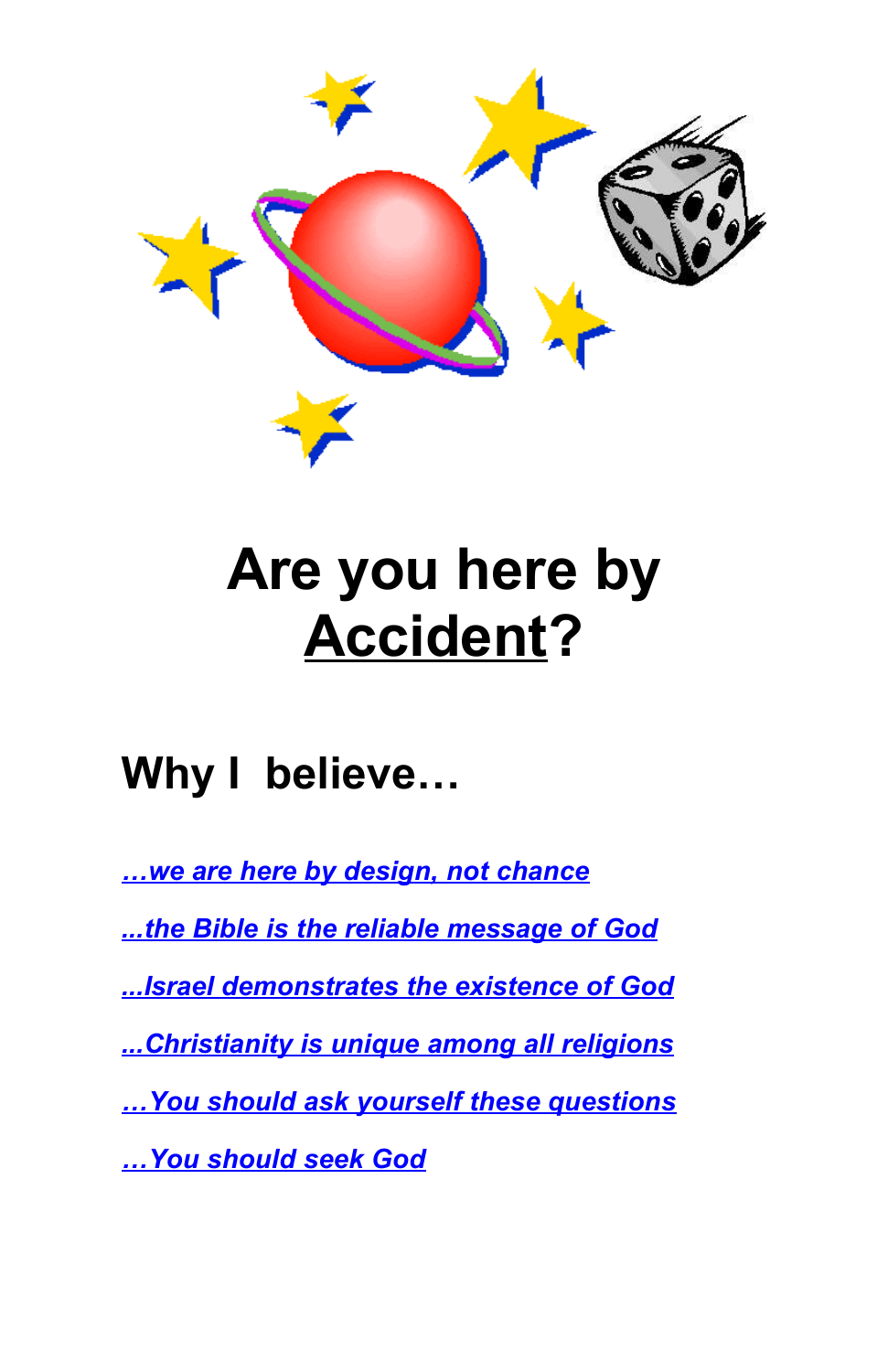## **…we are here by design, not chance.**

#### • *Against All Odds*

The statistical odds of generating life by chance are absurd. **<sup>1</sup>** The chance of generating a single amino acid has been calculated to occur once in every 10<sup>130</sup> tries (the number 1 followed by 130 zeros). To assemble the enzymes by chance from the amino acids has been calculated as one chance in 10<sup>40,000</sup>.<sup>2</sup>

If such an experiment could be performed, there has not been enough time—even if we assume the universe to be 15 billion years old (only 10<sup>18</sup> seconds, 10<sup>27</sup> nanoseconds). *"…the probability is so small in terms of the known age of the universe that it is effectively zero."* **3**

Even if all the material in the observable universe were available to perform the experiment, there is not enough material (only 10<sup>70</sup> atoms, 10<sup>80</sup> subatomic particles).**<sup>4</sup>** *"…an outrageously small probability that could not be faced even if the whole universe consisted of organic soup."* **5**

Amino acids occur in left-handed or right-handed mirror-image structures. Nonliving matter contains of a mix of right-handed and left-handed molecules. But all living things are made of left-handed amino acids. **<sup>6</sup>** Right-handed amino acids are poisonous.**<sup>7</sup>** Random chance should produce both right- and left-handed amino acids.

Some propose that given enough monkeys typing at enough typewriters for long enough, Shakespeare's sonnets could be typed by chance. But what if every other key on the typewriter was fatal to the monkey?

Francis Crick, Nobel Prize winner and co-discoverer of DNA wrote: *"An honest man, armed with all the knowledge available to us now, could only state that in some sense the origin of life appears at the moment to be almost a miracle, so many are the conditions which would have had to have been satisfied to get it going."* **<sup>8</sup>**

*"Any theory with a probability of being correct that is larger than one part in 1040,000 must be judged superior to random shuffling. The theory that life was assembled by an intelligence has, we believe a probability vastly higher than one part in 10 40,000 of being the correct explanation…"* **<sup>9</sup>**

#### • *Microbiology*

The theory of evolution suggests that higher animals came about by a series of small adaptations from lower life forms. If true, in the world we should see a range of biological complexity—from lower to higher complexity. But the modern biological revolution has shown just the opposite.

Since Darwin's time, the revolution in microbiology has shown that there is no such thing as a "simple cell". **<sup>10</sup>** Even the simplest of biological systems is much more sophisticated than anything achievable by the intelligence of man. **<sup>11</sup> <sup>12</sup>** For example, the knowledge currently stored in all the libraries of the world, if stored in DNA molecules, would require 1 percent of the volume of a pinhead. To store the same information using the most sophisticated computer memory circuits available today would require a pile of "chips" higher than the distance between the earth and the moon. **13**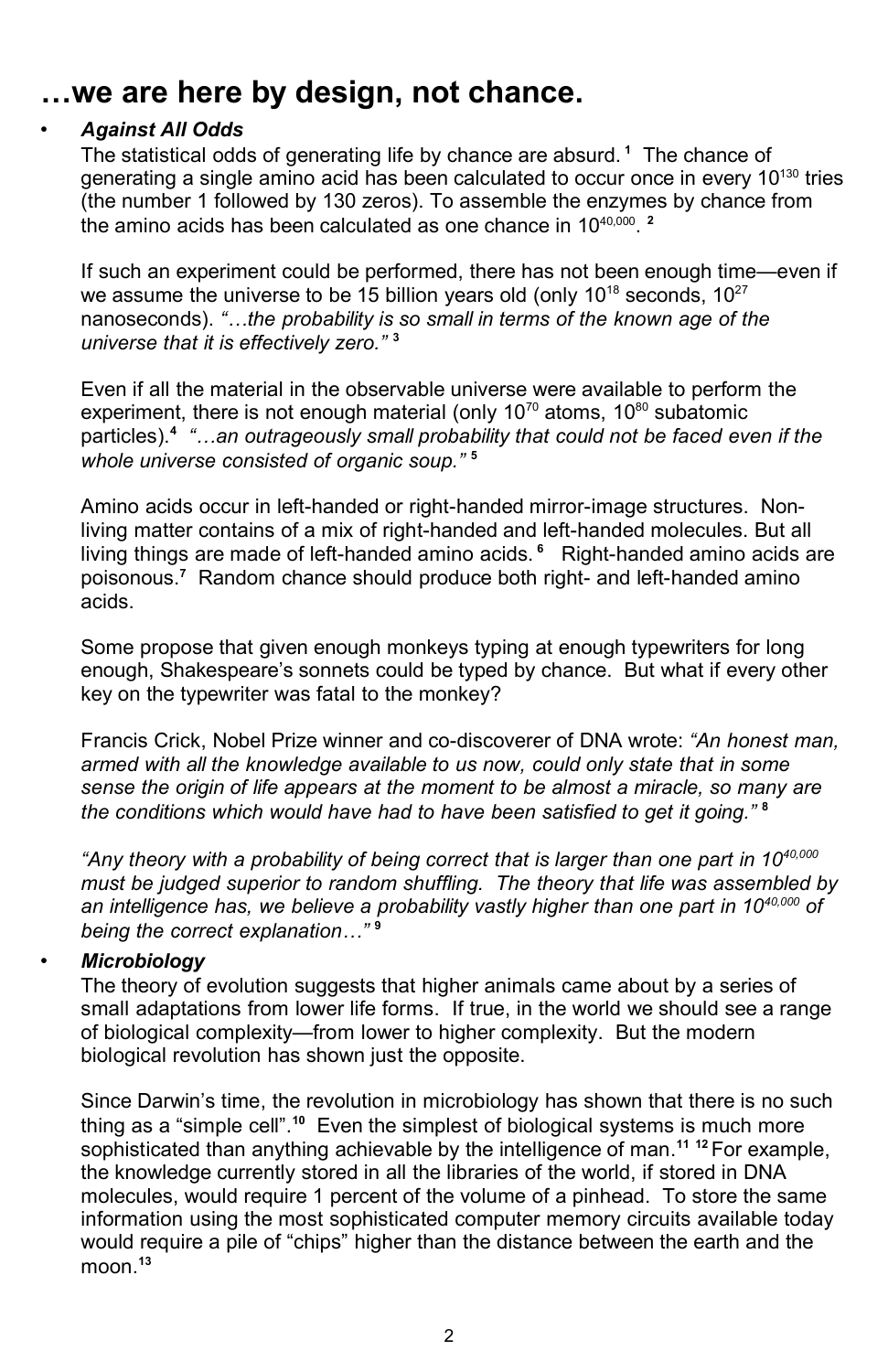*"The complexity of the simplest known type of cell is so great that it is impossible to accept that such an object could have been thrown together suddenly by some kind of freakish, vastly improbable event. Such an occurrence would be indistinguishable from a miracle."* **<sup>14</sup>**

#### • *Complex Systems*

Complex systems do not occur by chance. They are based on a set of codependent relationships between individual components.

There is a hierarchy of increasingly complicated systems: **15**

- 1. basic open systems (a wristwatch),
- 2. feedback systems (power steering),
- 3. adaptive systems (anti-skid brakes),
- 4. intelligent machines (computers),
- 5. self-repairing systems
- 6. self-reproducing systems.

Man—with the most sophisticated intelligence known—has produced systems 1 through 4, but has yet to create truly self-repairing**<sup>16</sup>** nor self-reproducing systems. Yet these levels of system complexity are found throughout the biological world. Development of even a rudimentary complex system by chance has never been demonstrated.

Some systems are especially complicated and are said to be irreducibly complex **17** because two or more components are interdependent such that no component can successfully function without the others. This poses a problem for evolutionary theory because each co-dependent component would have to evolve in-step with the other components it depends upon for the organism to continue to survive. Yet the living world is full of examples of irreducibly complex systems such as the feather, the eye, the avian lung, the amniotic (reptilian) egg, the woodpecker **18** , and many more.**<sup>19</sup>**

Complex systems, when left to themselves, tend to fail. **<sup>20</sup>** Randomness (chance) leads to chaos. This downhill trend in physical and information systems can only be reversed by the addition of *information*. Information can only be added by *intelligence*. Complex systems are evidence of intelligence!

#### • *Missing Fossils*

The fossil record itself undermines the theory of evolution. **21**

The fossil record provides insufficient evidence for the evolution of the earliest life: *"The fossil record is of little use in providing direct evidence of the path ways of descent of the phyla or of invertebrate classes. Each phylum with a fossil record has already evolved its characteristic body plan when it first appeared…"* **22**

The fossil record does not contain the needed transitional forms—a fact well-known to evolutionists themselves, but not well-publicized.

*"The extreme rarity of transitional forms in the fossil record persists as the trade secret of paleontology. The evolutionary trees that adorn our textbooks have data only at the tips and notes of their branches; the rest is inference, however reasonable, not the evidence of fossils."* **<sup>23</sup>**

This lack of fossil evidence was the driving force behind the development of the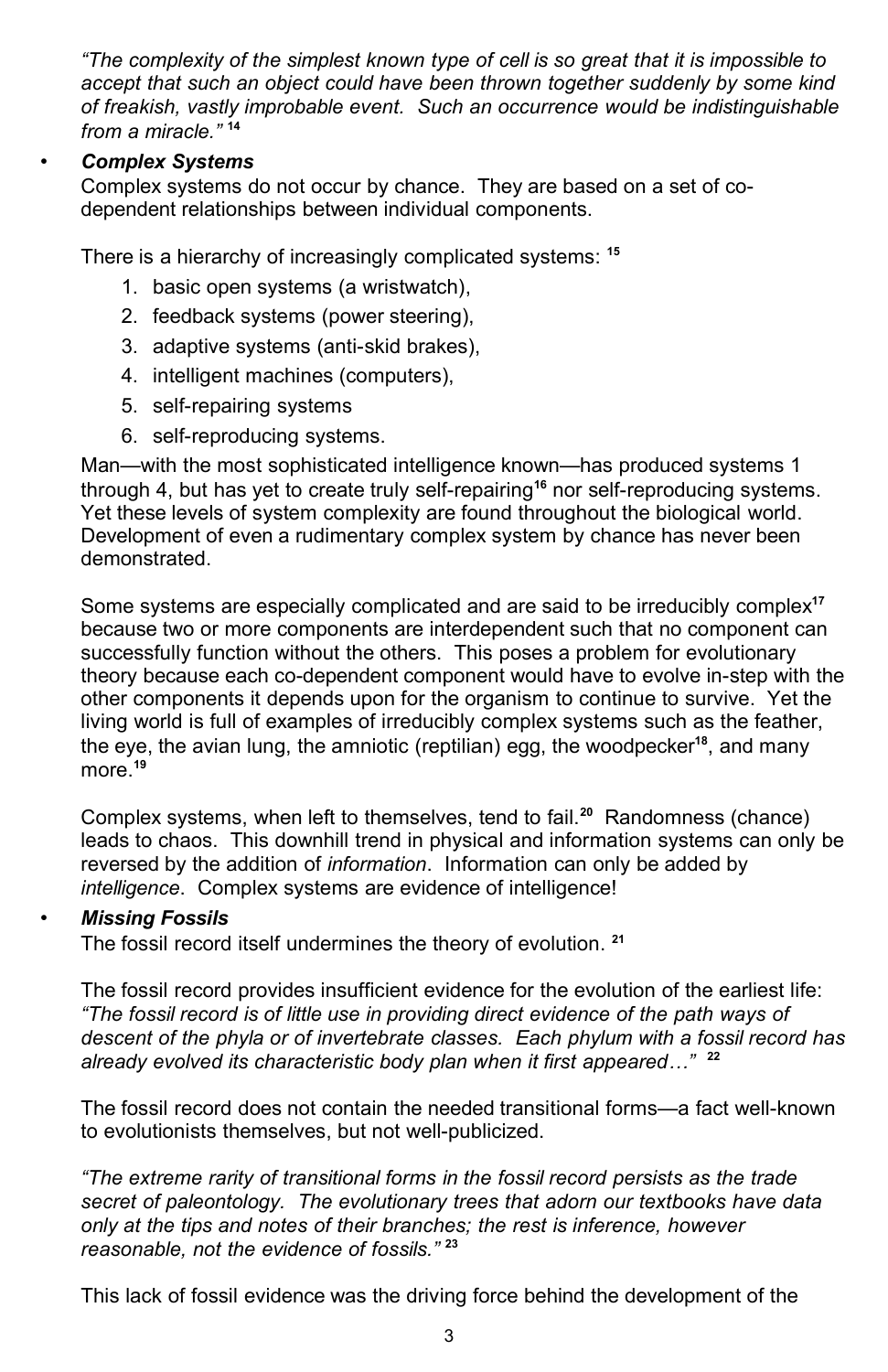theory of *punctuated equilibria* which attempts to explain how transitions occurred without leaving a trace in the fossil record—postulating evolution to be true, regardless of the lack of fossil evidence.

Another scientist put it this way: *"…no real evolutionist, whether gradualist or punctuationist, uses the fossil record as evidence in favor of the theory of evolution as opposed to special creation."* **24**

*"We are now about 120 years after Darwin and the knowledge of the fossil record has been greatly expanded. We now have a quarter of a million fossil species but the situation hasn't changed much. The record of evolution is still surprisingly jerky and ironically, we have even fewer examples of evolutionary transition than we had in Darwin's time. By this I mean that some of the classic cases of Darwinian change in the fossil record, such as the evolution of the horse in North America have had to be discarded or modified as a result of more detailed information."* **<sup>25</sup>**

Simple logic tells us that with millions of different life forms **<sup>26</sup>** evolving over billions of years—all of which were supposedly arrived at by small changes from other existing life forms—there should be *countless* fossils documenting transitional forms. Yet the fossil record is strangely silent—only seeming to preserve abundant evidence of those animals in a state of stability. Instead of a few dozen postulated intermediaries (such as *Archeaopteryx*—now considered by some evolutionists to be a full-fledged bird), our museums should contain *thousands* of complete, smooth transitions.

Darwin himself said: *"…the number of intermediate and transitional links, between all living and extinct species, must have been inconceivably great. But assuredly, if this theory is true, such have lived upon the earth."* **27**

Where are they?

#### • *Fossil Fraud and Exaggeration*

The field of paleoanthropology, has earned a reputation for exaggerated claims and outright fraud. Fraudulent and exaggerated discoveries include *Heidelberg Man*, *Nebraska Man*, *Piltdown Man*, *Peking Man*, and *Java Man*.

The trend in the field of paleontology is clear: highly publicized exaggerated claims made on initial discovery followed by silent retirement or recategorization of the find in the years that follow as the evidence is more carefully analyzed by colleagues. Among those finds which are no longer thought to be intermediaries between ape and man we find *Rhodesian Man*, *Neanderthal Man*, *Peking Man*, *Java Man*. **28**

Other fossil evidence for early man is highly controversial in nature with many experts in the field disagreeing as to the categorization, significance, and whether representative of ape or human.**<sup>29</sup>**

#### • *Living Fossils*

The phrase "living fossil" has been coined to describe animals alive today which are essentially unchanged from their original form in the fossil record.

Perhaps the most famous living fossil is the *Coelacanth*—a fish. Originally only found in the fossil record, it was thought to have been extinct for 50 million years… until 1938 when a live specimen was caught near Madagascar! Since then, about a dozen of these "prehistoric" fish have been caught. Paleontologists originally postulated that the *Coelacanth*, being an early fish, would have internal body organs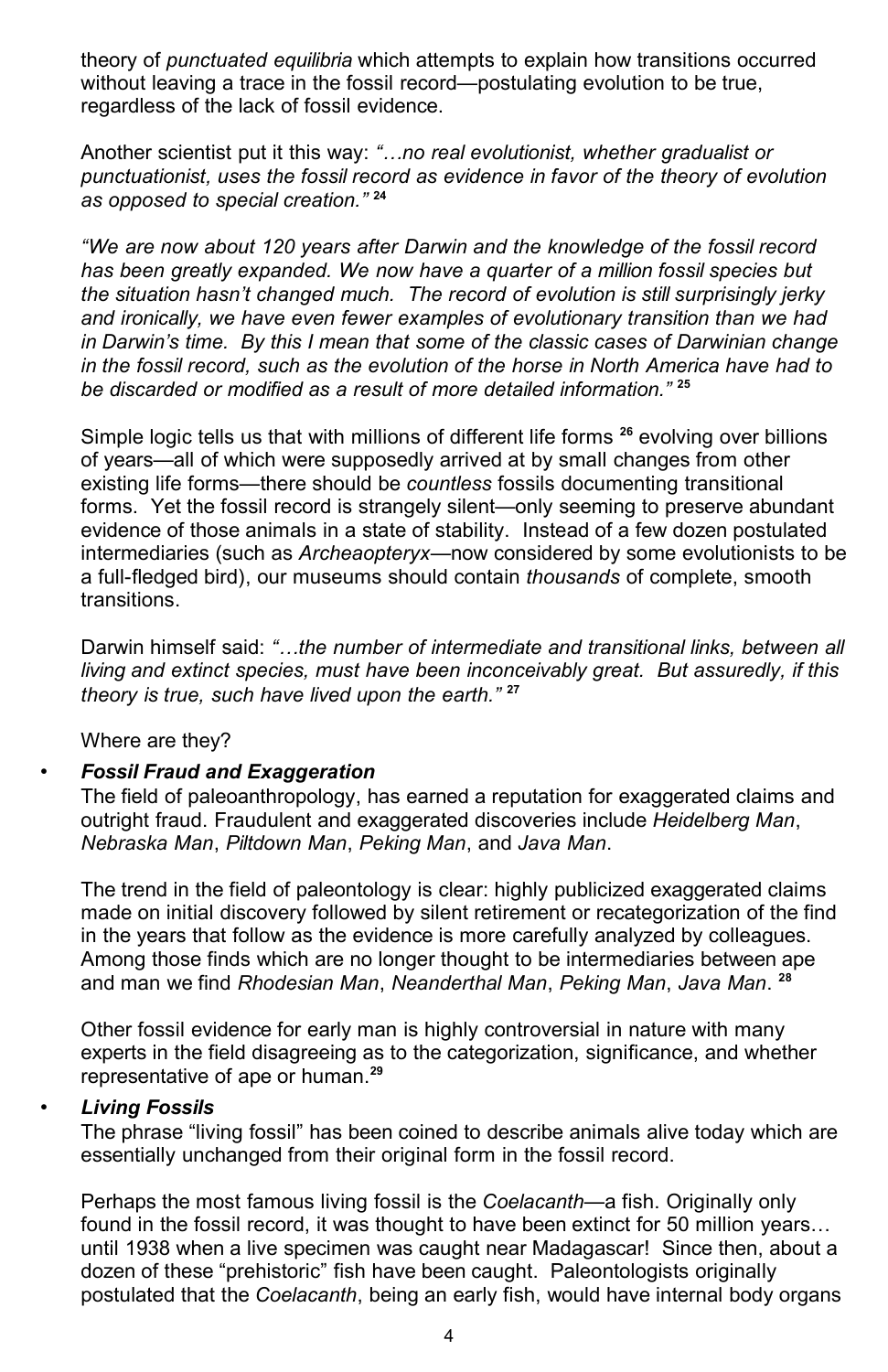quite different (more crude) than normal fish. Yet the internal organs of live specimens resemble other normal fish. **30**

Other "living fossils" are less famous because they are everyday animals such as bats, sharks, pigs, and the like. There are hundreds of such living fossils. **<sup>31</sup>**

How is it that during the same period of time that evolution is said to have produced man from pre-biotic soup, other animals—the "living fossils"—remained essentially unchanged?

#### • *Anthropic Principle*

The universe appears to be designed for the existence of life in that many physical factors appear to be tuned to the narrow range required for life to exist. As one famous scientist put it: *"A common sense interpretation of the facts suggests that a superintellect has monkeyed with physics, as well as with chemistry and biology, and that there are no blind forces worth speaking about in nature."* **<sup>32</sup>**

Formation of carbon, oxygen, nitrogen, and other heavy elements required for life depend on the delicate match between the energies of helium, beryllium, and carbon. **<sup>33</sup>** If the ratio of the mass of a proton to an electron were much different, the required molecules would not form and there would be no chemistry and no life. If the relative strength of the four fundamental forces (gravity, electromagnetism, strong and weak nuclear) were slightly different, there would be no atoms, no stars, and no planets. Many other examples can be given. **<sup>34</sup>**

Most people don't think about how critically tuned our surroundings are. Yet this fact surfaces when discussing environmental concerns such as the ozone layer or global warming. If small changes in our surroundings can spell disaster for life, then what made it so carefully balanced in the first place? **35**

#### • *Evidence of Intelligence*

Everywhere we look we see evidence of complexity. The simplest life form is a sophisticated self-repairing, self-reproducing system of incredible complexity. The universe appears to be a highly tuned system. On and on it goes.

Complexity and design require intelligence in order to combat the decay of natural systems toward disorder. The blind mechanism of random mutation followed by natural selection is simply insufficient as the source of genetic information on the level required for biological life.

The evidence that we are here by intelligent design even pops up unintentionally in the comments of those who oppose the idea of a Creator: *"The more I examine the universe and the details of its architecture* **<sup>36</sup>** *the more evidence I find that the universe in some sense must have known we were coming."* **37**

Yet man continues to ignore the evidence of design in favor of highly conjectural ideas such as chaos theory, self-organizing systems, and the like which sound sophisticated on paper, but can't be demonstrated in the real-world. **38**

Complex systems require a design which reflects an intelligence which implies a designer with a purpose. We are not here by chance!

*"…We are therefore presented with a curious question. If information and order always has a natural tendency to disappear, where did all the information that made the world such a special place come from originally? The Universe is like a clock*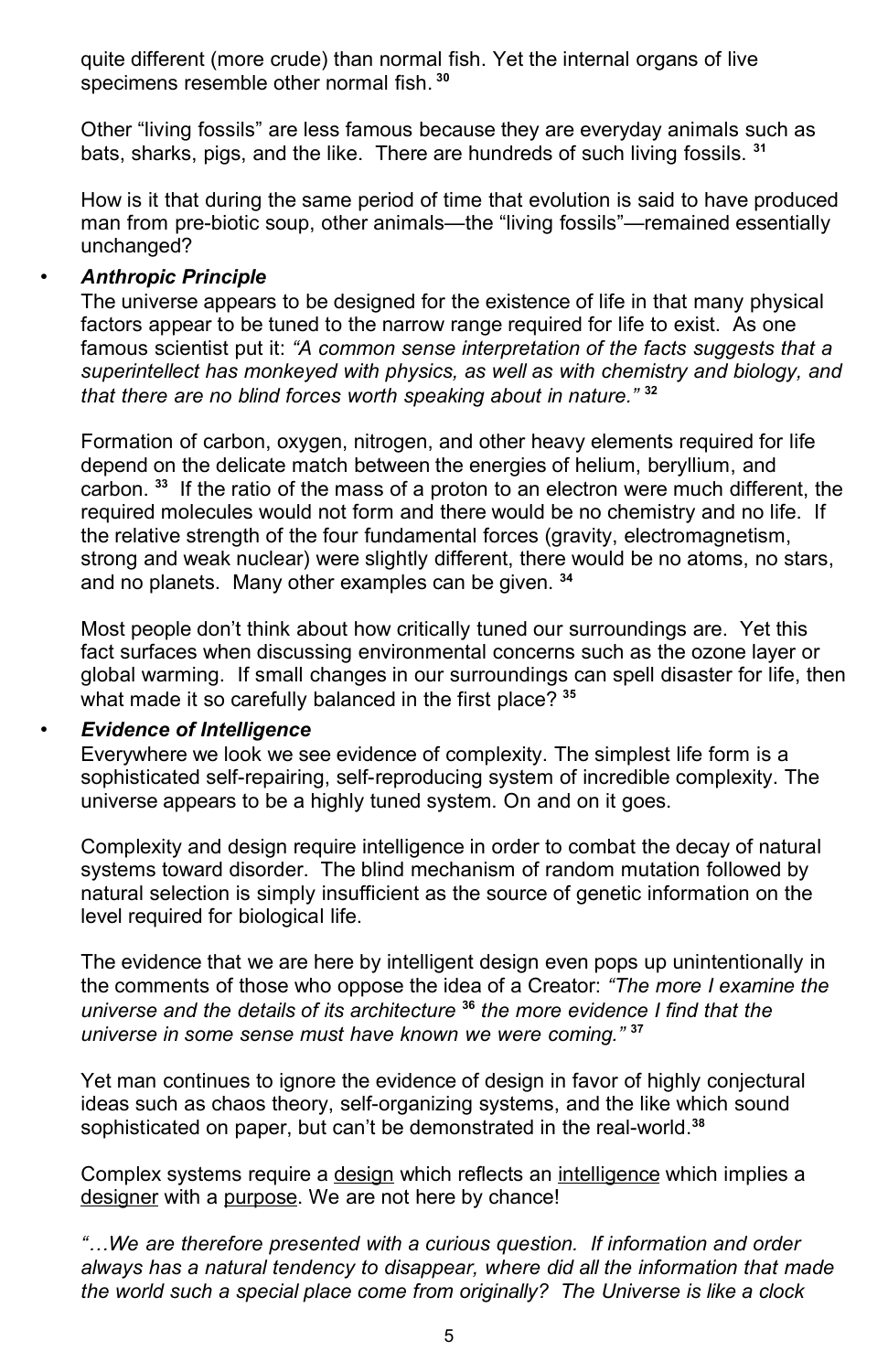*slowly running down. How did it get wound up in the first place?"* **39**

The Bible provides the answer:

"*The heavens declare the glory of God, and the firmament shows his handiwork. Day unto day utters speech, and night unto night reveals knowledge. There is no speech nor language where their voice is not heard Their line has gone out through all the earth and their words to the end of the world." – Psalm 19:1*

## **…the Bible is the reliable message of God.**

#### • *Time Span*

No other book has been written over a span of 1500 years— all the while remaining consistent across a wide range of controversial topics.

#### • *Authorship*

No other book has been written by 40 different authors from at least 11 different vocations **<sup>40</sup>**— all of whom deal consistently with a wide range of controversial topics. **41 42**

#### • **Accuracy of Transmission**

*"…a careful study of the variants (different readings) of the various earliest manuscripts reveals that none of them affects a single doctrine of Scripture. The system of spiritual truth contained in the standard Hebrew text of the Old Testament is not in the slightest altered or compromised by any of the variant readings found in the Hebrew manuscripts of earlier date found in the Dead Sea caves or anywhere else."* **<sup>43</sup>**

#### • *Manuscript Evidence*

There are more manuscript copies of portions of the Bible than any other ancient writing: **44 45**

| <b>Author</b>                | <b>Earliest Copy</b>   | <b>Number of Witnesses46</b> |
|------------------------------|------------------------|------------------------------|
| <b>New Testament Authors</b> | 200 A.D. <sup>47</sup> | $20,000 + 48$                |
| <b>Old Testament Authors</b> | 300 B.C. <sup>49</sup> | several hundred              |
|                              | 250 B.C. <sup>50</sup> |                              |
| Homer (Iliad)                | 1200 A.D.              | 643                          |
| Caesar                       | 900 A.D.               | 10                           |
| Plato (Tetralogies)          | 900 A.D.               | 20                           |
| Tacitus (Annals)             | 1100 A.D.              | 20                           |
| Pliny the Younger (History)  | 850 A.D.               |                              |
| Aristotle                    | 100 A.D.               | 5                            |
| Sophocles                    | 1000 A.D.              | 100                          |

#### • *Avoids Errors of Surrounding Cultures*

The Bible taught the existence of one God who was separate from His creation at a time when surrounding cultures believed in many Gods. Although Moses was learned in all the wisdom of the Egyptians**<sup>51</sup>** , his writings concerning medical matters avoid the crude superstitions of Egypt. The Bible even contains instructions for using a latrine! **<sup>52</sup>**

#### • *Archaeology*

Archeological discoveries confirm the Biblical record: the excavation of a Babylonian account of Noah's flood; the existence of Hittites; the fall of Jericho; Egyptian confirmation of the early existence of Israel; the Hebrew conquest of Canaan; Israel's king Jehu; Belshazzar as secondary ruler of Babylon; Cyrus's capture of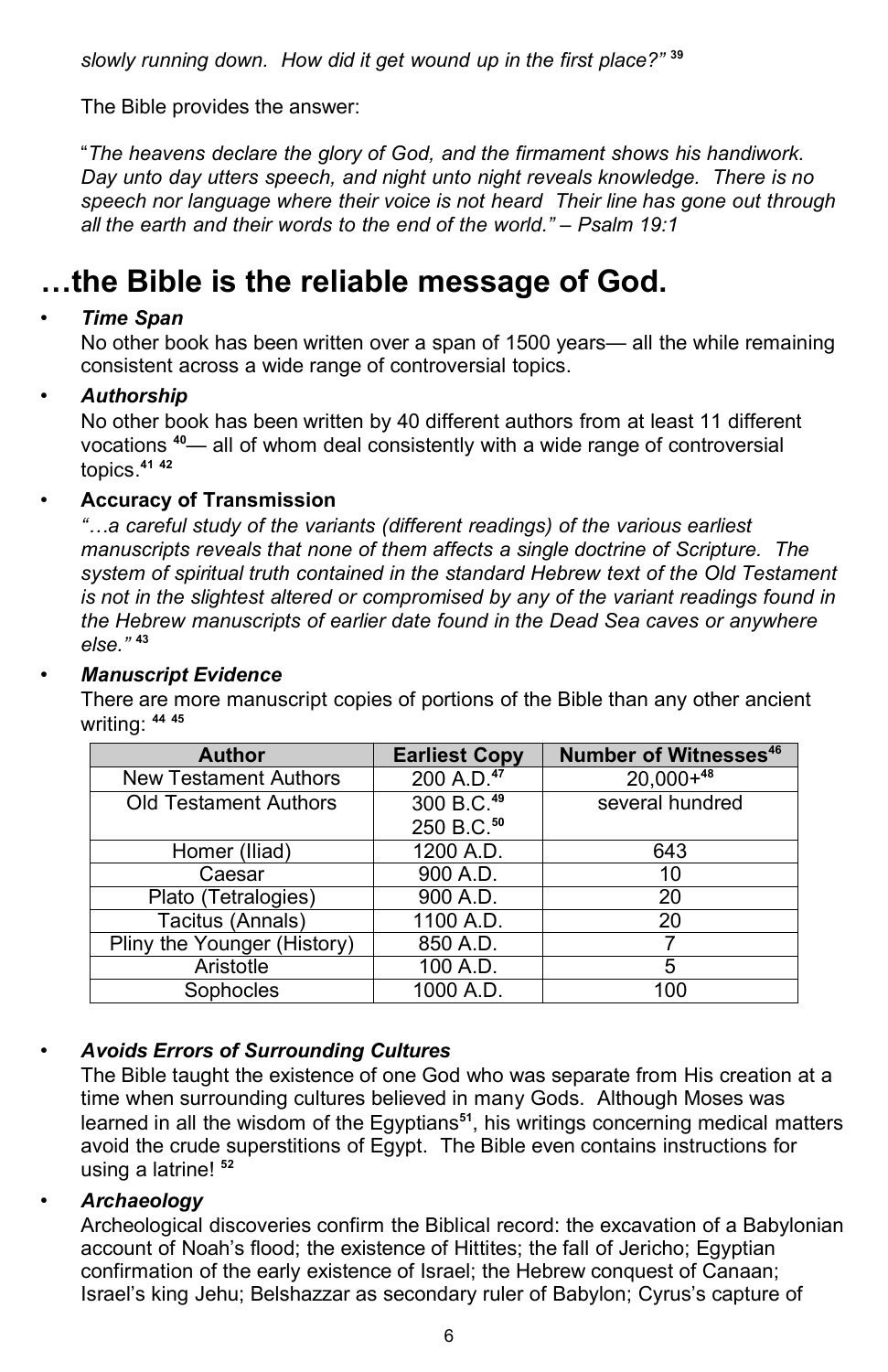Babylon and decree permitting freedom of worship; Solomon's stables; Sennacherib's campaign against Judah and subsequent murder by his sons; the Pool of Bethesda, etc.**<sup>53</sup> <sup>54</sup>**

Sir William Ramsay, regarded as one of the greatest archaeologists ever to have lived, set out to disprove the reliability of the New Testament books of Luke and Acts. After 30 years of study he concluded *"Luke is a historian of the first rank; not merely are his statements of fact trustworthy…this author should be placed along with the very greatest of historians.*" **55**

#### • *Honesty*

No other historic book discusses the failings of its heros in such frank detail. **56**

#### • *Fulfillment of Prophecy*

Only God, who is outside of the limitations of time and space, *accurately* declares the future in the pages of His book.**<sup>57</sup>**

| <b>Prophecy</b>                                                             | Predicted <sup>58</sup>                        | <b>Fulfilled</b>          |
|-----------------------------------------------------------------------------|------------------------------------------------|---------------------------|
| Messiah born of<br>a virgin.                                                | Genesis 3:15 (4,000+ B.C.)                     | Luke 1:34-35 (2 B.C.)     |
|                                                                             | Isaiah 7:14 <sup>59</sup> (580 B.C.)           |                           |
| Messiah born in<br>Bethlehem.                                               | Micah 5:2 (720 B.C.)                           | Luke 2:1-7 (2 B.C.)       |
| Timing of<br>Messiah's<br>presentation as<br>$\mathrm{king.}^{\mathrm{60}}$ | Daniel 9:25 (530 B.C.)                         | Luke 19:28-44 (30 A.D.)   |
| Messiah to die                                                              | Daniel 9:26 (530 B.C.)                         | Matthew 27, Mark 15, Luke |
| for sins of<br>others.                                                      | Isaiah 53:8,11 (580 B.C.)                      | 23, John 19 (30 A.D.)     |
| Messiah to be<br>resurrected.                                               | Ps. 16:10 (970 B.C.)                           | Mark 16:9 (30 A.D.)       |
| Destruction of<br>Jerusalem by<br>Rome                                      | Daniel 9:26 (530 B.C.)<br>Luke 19:43 (30 A.D.) | 70 A.D.                   |
| Jerusalem to<br>become a heavy<br>burden for all<br>nations.                | Zechariah 12:3 (480 B.C.)                      | ???                       |

## **…Israel demonstrates the existence of God.**

- *Worldwide Dispersion* The Bible predicted that the Jews would be scattered *"among all peoples, from one end of the earth to the other."* **<sup>61</sup>** What other ethnic group has been scattered so extensively that a plant has even been named after them: the *wandering Jew*?
- *Unparalleled Persecution* No other ethnic group has endured such severe persecution throughout history. The Crusades, the Spanish Inquisition, the Nazi death camps… even by those who should know better. **<sup>62</sup>** The Jews have had no homeland for a large portion of their history, yet they and their culture continue to survive.
- *A Nation After 2,000 Years* The Romans destroyed Jerusalem in 70 A.D. For nearly 2,000 years the Jews had no homeland, no nation. Then, abruptly, on May 14<sup>th</sup>, 1948 the nation Israel was restored. What a coincidence! Yet the Bible says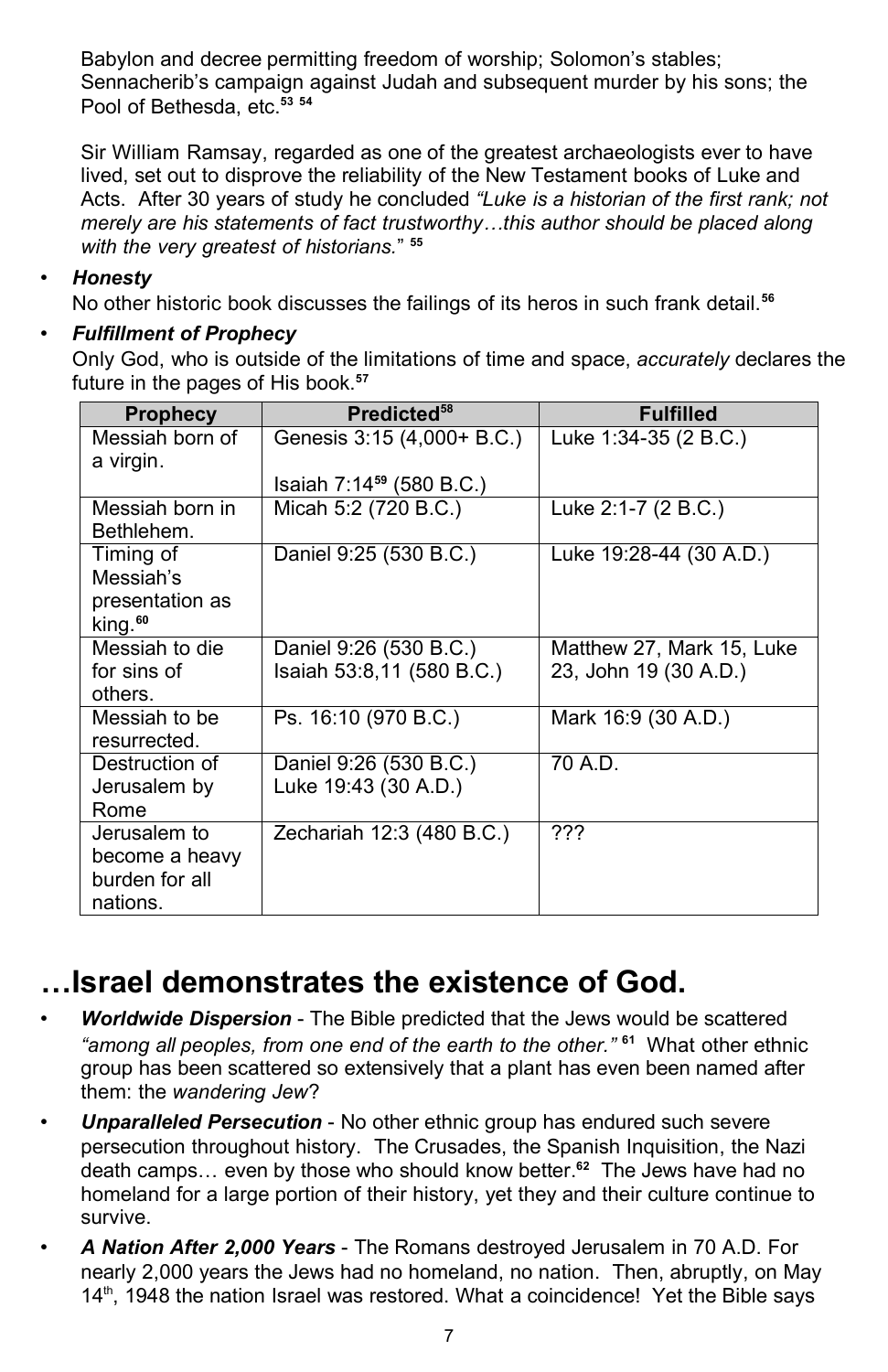that God will accomplish His will: *"Who has heard such a thing? Who has seen such things? Shall the earth be made to give birth in one day? Or shall a nation be born at once?"* **<sup>63</sup>**

- *The Return Of Jerusalam* In 1967, after nearly 2,000 years under foreign jurisdiction, Israel, against all odds, recaptured Jerusalem in the Six-Day War. Jerusalem—mentioned by name over 800 times in the Bible (but not once in the Koran)—still has a role to play in God's plans. **<sup>64</sup>** Another coincidence?
- *The Regathering of the Jews* The Bible says that the Jews will be gathered from their dispersion. **<sup>65</sup>** The return of Jews to Israel is currently in progress, although not yet in major numbers.
- *The "Promised Land"* God made an unconditional promise that a piece of land considerably larger than modern-day Israel would be given to Israel forever. **66 67** God's own reputation is tied to the fulfillment of His promise.**<sup>68</sup>** Why is the promised land continually in the news? Because God has chosen to make it the most important piece of real-estate in creation.
- *Jerusalem: A Burden for All Nations -* God has special plans for Jerusalem. **<sup>69</sup>** Yet the Bible predicts that one day all nations will come against Jerusalem: *"And it shall happen in that day that I will make Jerusalem a very heavy stone for all peoples, all who would heave it away will surely be cut in pieces, though all nations of the earth are gathered against it."* **<sup>70</sup>** This trend has already begun with nations and organizations refusing to recognize Jerusalem as the capital of Israel. **<sup>71</sup>** Expect Jerusalem to remain in the news as various proposals are put forth to make it an "International" city—anything and everything will be done to oppose allowing it to be recognized as the undivided capital of Israel. Why all the fuss? Because the world fails to recognize God—thereby unwittingly opposing the plan He has declared for His **<sup>72</sup>** city.
- *Israel: Chosen by God* God chose Israel as a special nation among other nations.**<sup>73</sup>** He did so for various reasons **<sup>74</sup>**—some of which Israel has not yet fulfilled. **<sup>75</sup>** He didn't choose them as an act of favoritism, but to accomplish and demonstrate His purposes through history. **<sup>76</sup>** The history of Israel is a demonstration of how God purposefully uses the weak things of the world to put to shame the wise. **<sup>77</sup>** Although God shows no favoritism based on nationality or ethnicity in regard to salvation <sup>78</sup>, God has different plans and objectives for the nation Israel<sup>79</sup>, His church of believers **80** , and the unbelieving world.**<sup>81</sup>**

## **…Christianity is unique among all religions.**

- *A Creator and a beginning* -- Christianity (and its foundation, Judaism) declares a beginning to time and space and a Creator who is separate from His creation.**<sup>82</sup>** People have an intuitive understanding that this must be so.**<sup>83</sup>**
- *All Are Lost* -- Christianity teaches that all people are inherently sinful and lost without God.**<sup>84</sup>** Are you perfect? Or do you often "miss the mark"? If you don't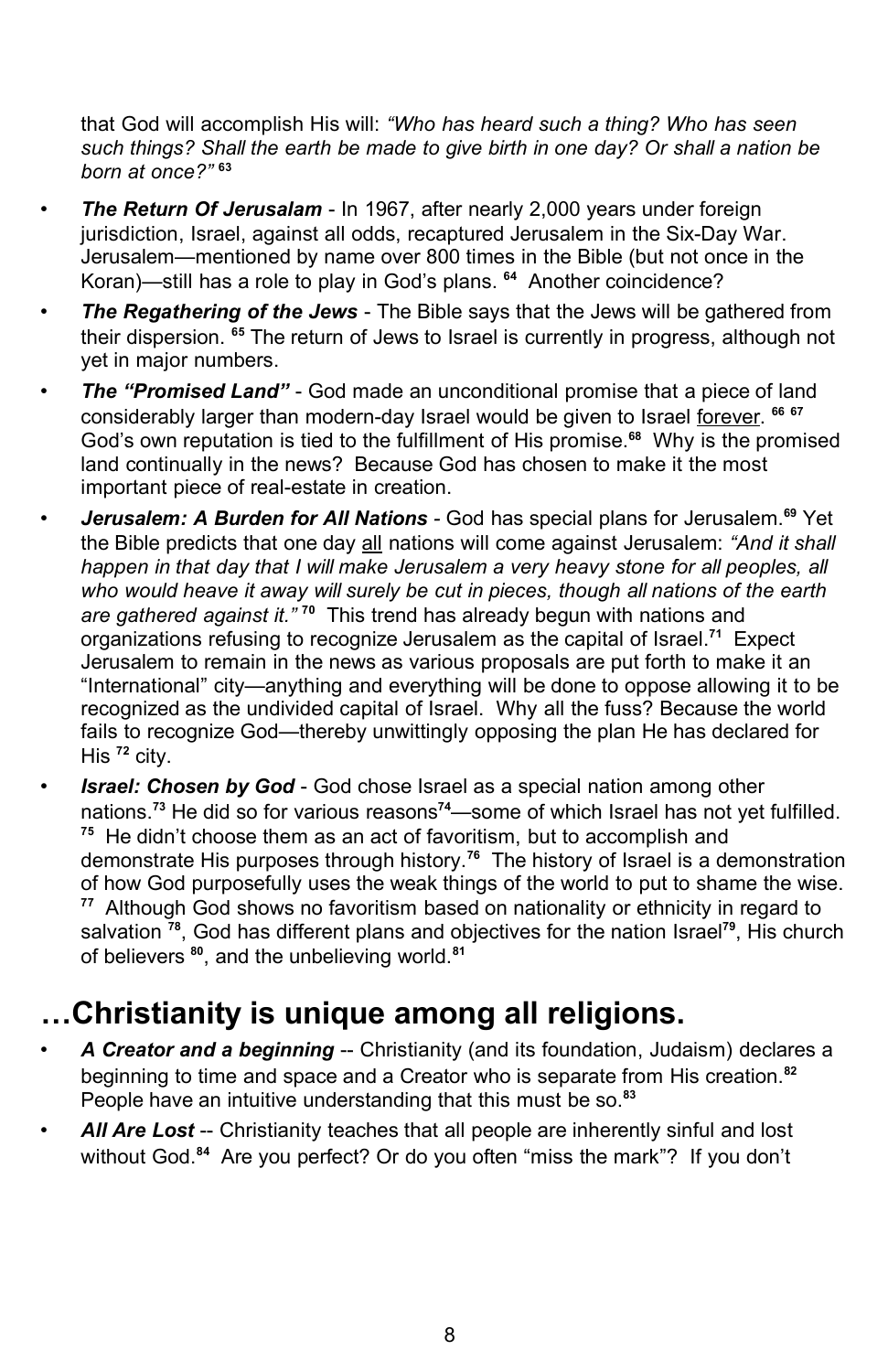believe you are a sinner, perhaps your understanding of the holiness and perfection of God is inadequate--perhaps your concept of God is too small? **85**

- *Can't Earn God's Favor* -- Only Christianity teaches that we cannot approach God on our own terms. We are so far removed from the holiness and power of God that there is nothing we can do to approach Him. **<sup>86</sup>** No amount of self-sacrifice, good deeds, or holy living can be used to earn our way to God. A Holy God cannot abide with sin—not even the tiniest fraction. Only absolute perfection can stand before God.**<sup>87</sup>**
- *The Uniqueness of Blood* -- Christianity (and its foundation, Judaism) teaches that life is in the blood **<sup>88</sup>** . Christianity understands the physical significance of blood as known to medical science as an indicator of its special God-given role: the sacrifice of God's own blood as a one-time**<sup>89</sup>** , all-sufficient remedy for sin.**<sup>90</sup>**
- *Only One Path* -- Christianity teaches that there is only one path to God **<sup>91</sup>** acceptance of the perfect sacrificial blood of Jesus Christ as atonement for our sin.**<sup>92</sup>** Does that seem foolish? Does that offend you? The Bible predicts it might.**<sup>93</sup>**

## **…You should ask yourself these questions.**

- *Here by chance?* -- Why are you here? Are you a product of chance? Just a "blip" on the radar screen of time? Or are you here for a purpose? A design requires a designer. A designer implies a purpose. A purpose implies responsibility and accountability.
- *Are you good?*

Perhaps you are highly intelligent? Or talented? Perhaps you feel that you are a "good" person? Compared to whom? God? How you view your own personal merit isn't the issue—it's how you measure up to God's standard—*absolute perfection*. Like business and politics, it's not *what* you know, but *who* you know. If you haven't achieved perfection and you don't know God then you are at risk!

• *What comes next?*

Is this life all there is? The Bible says *it is appointed for men to die once, but after this the judgment.* **<sup>94</sup>** Are you ready for what comes next? If you were to die tomorrow, do you know where you will be? Do you have a relationship with the One who inhabits eternity? **<sup>95</sup>**

• *Is something missing?*

Are you trying to fill a God-shaped hole in your heart with other things? Could it be because you were designed to have a relationship with God, but you haven't allowed God to be a part of your life?

• *What if you're wrong?*

How confident are you that the Bible is just some old stories which have been made obsolete by modern science--and that evolution explains how you got here? Or will you be taking the biggest gamble of your entire life when you die?

## **…You should seek God.**

#### • *God desires seekers*

*"And He has made from one blood every nation of men to dwell on all the face of the earth, and has determined their preappointed times and the boundaries of their dwellings, so that they should seek the Lord, in the hope that they might grope for Him and find Him, though He is not far from each one of us, for in Him we live and move and have our being…"* (Acts 17:26)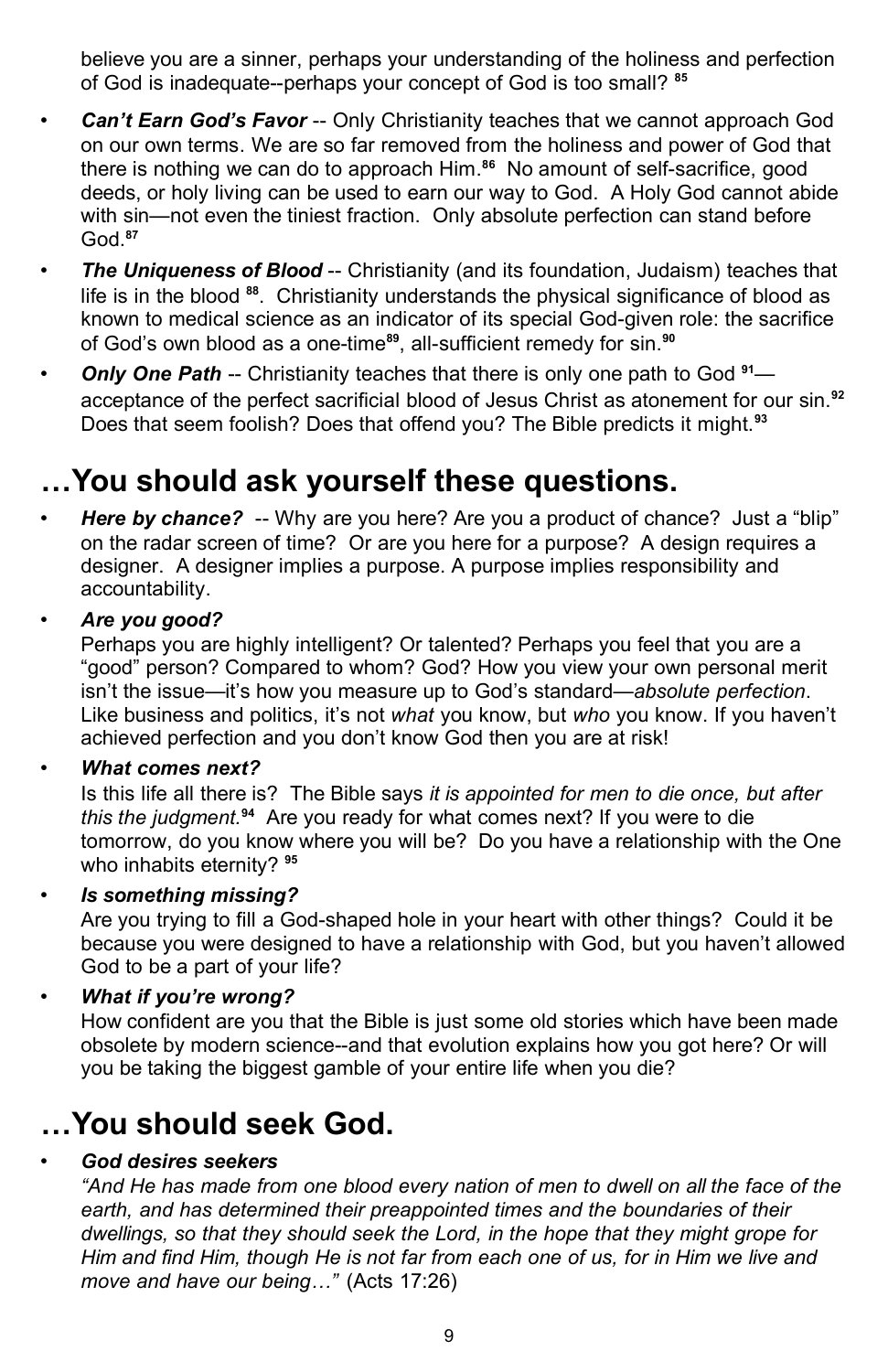#### • *God rewards seekers*

*"But without faith it is impossible to please Him, for he who comes to God must believe that He is, and that He is a rewarder of those who diligently seek Him."* (Hebrews 11:6)

#### • **God saves seekers**

*"For God so loved the world that He gave His only begotten Son, that whoever believes in Him should not perish but have everlasting life. For God did not send His Son into the world to condemn the world, but that the world through Him might be saved."* (John 3:16-17)

## **For seekers…**

The primary sources for seeking God are prayer and reading the Bible.**<sup>96</sup>**

Why not perform an experiment? Regularly and earnestly pray before God that He would reveal Himself to you. If you are honest in your desire, He has *promised* to reveal Himself to you.

The following resources offer avenues for further investigation for those who are curious. Citations by secondary references appear within square brackets.

- Archer, Gleason L., *A Survey Of Old Testament Introduction* (1994)
- Archer, Gleason L., *Encyclopedia of Bible Difficulties* (1982)
- Behe, Michael J., *Darwin's Black Box: The Biochemical Challenge to Evolution* (1996)
- Bird, W.R., *The Origin of the Species REVISITED* (1991)
- Bromiley, Geoffrey W, editor, *The International Standard Bible Encyclopedia* (1988)
- Denton, Michael, *Evolution: A Theory in Crisis* (1985)
- Free, Joseph P., and Vos, Howard F., *Archaeology and Bible History* (1992)
- Fruchtenbaum, Arnold G., *Israelology: The Missing Link in Systematic Theology* (1993)
- Geisler, Norman, and Thomas Howe, *When Critics Ask: A Popular Handbook on Bible Difficulties* (1992)
- Gish, Duane T., *Creation Scientists Answer Their Critics* (1993)
- Gish, Duane T., *Evolution: The Fossils Still Say No!* (1995)
- Heeren, Fred, *Show Me God: What the Message From Space Is Telling Us About God* (1995)
- Hunt, Dave, *A Cup of Trembling: Jerusalem and Bible Prophecy* (1995)
- Johnson, Phillip E., *Darwin on Trial* (1993)
- LUBENOW, Marvin L., *Bones of Contention: A Creationist Assessment of Human Fossils* (1993)
- McDowell, Josh, *Evidence That Demands a Verdict* (1991)
- Morris, Henry, *The Biblical Basis for Modern Science* (1984)
- Ross, Hugh, *The Creator and the Cosmos* (1993)
- Taylor, Ian T., *In the Minds of Men: Darwin and the New World Order* (1991)

### *End Notes*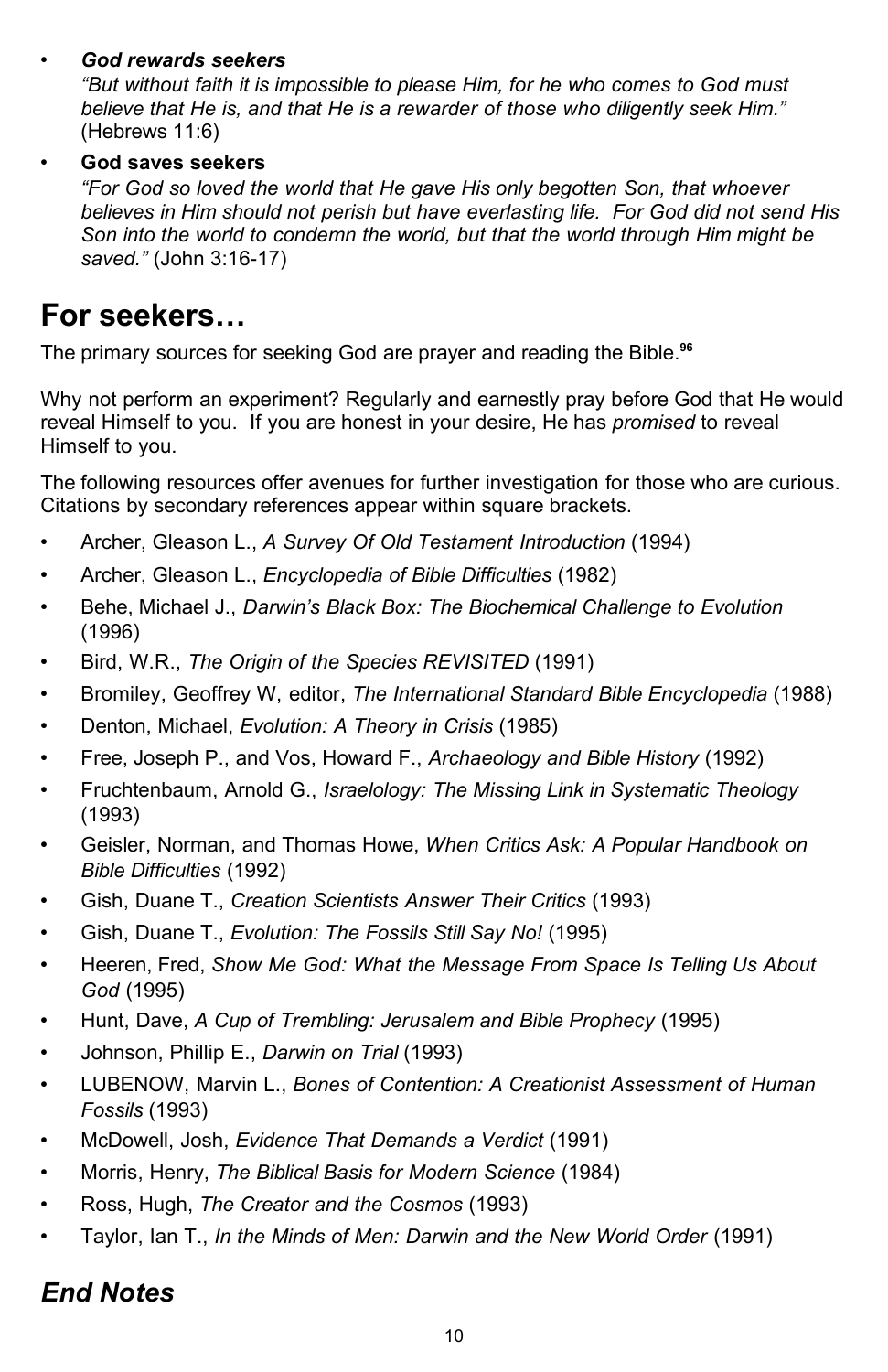- <sup>1</sup> Within the field of statistics, the possibility of anything with less than one chance in 10<sup>50</sup> is defined as "absurd".
- HOYLE and WICKRAMASINGHE, "Where Microbes Boldly Went"*, New Scientist* 24 (1986) [MORRIS, p.183]
- SHAPIRO, Robert, *Origins: A Skeptics Guide* p.112 (1986) [BIRD, p.79]
- HEREEN, p.183
- HOYLE and WICKRAMASINGHE, *Evolution from Space* p.24 (1986) [HEREEN, p.183]
- PATTERSON, C., *Evolution* p.157 (1978) [BIRD, p.309]
- GISH, *Creation Scientists Answer Their Critics* p.266
- CRICK, Francis, *Life Itself*, p.88 (1981) [GISH, *Creation Scientists Answer Their Critics*, p.375]
- CRICK, Francis, *Life Itself* p.71 (1981) [BIRD, p.80]
- DENTON, p.201
- BEHE, p.106
- Recognize that the best minds, money, and research around the world have yet to come close to creating life *by design using man's intelligence*. Although man is able to tinker with life, he will never be able to create life from scratch. This adds to the already weighty evidence against the development of life by chance.
- GITT, Werner, "Information, Science and Biology", *Creation Ex-Nihilo Technical Journal*, vol. 10, no. 2,
- DENTON, p.264
- MISSLER, Chuck*, Beyond Coincidence* audio tape, Koinonia House (http://www.khouse.org)
- <sup>16</sup> Not just self-diagnostic.
- BEHE, p.110
- A woodpecker could not function without all of the following: special claws for gripping a tree trunk, stiff tail feathers for bracing against the tree, special shock absorbers surrounding the brain, long tongue anchored under the skin in the back of the skull which enters the beak through the right nostril, glands to secrete a sticky substance to coat the tongue.
- BEHE, DENTON
- <sup>20</sup> Due to the operation of the 2<sup>nd</sup> Law of Thermodynamics (the tendency toward randomness) which operates in information systems as well as physical systems.
- DENTON, GISH, BIRD
- VALENTINE, J.W. *What Darwin Began*, p.263 (1985) [GISH, *Creation Scientists Answer Their Critics,* p.378]
- GOULD, Steven J., "Evolution's Erratic Pace"*, Natural History*, p.12,14 May 1977 [BIRD, p.58]
- RIDLEY, Mark, *New Scientist*, 90:830 [GISH, *Creation Scientists Answer Their Critics*, p.376]
- RAUP, David, *Field Museum of Natural History Bulletin* 50(1):25 (1979) [GISH, *Creation Scientists Answer Their Critics*, p.381]. Contrast his statement with that made by Richard Leakey in the same year: *"New fossil finds since Darwin's day have smoothed out much of the abruptness of the fossil record."*
- SIMPSON, G.G., "The History of Life", *Evolution of Life* p.135 [Denton, p.334]
- DARWIN, Charles, *The Origin of the Species*, p.309
- LUBENOW, TAYLOR
- BIRD, GISH, LUBENOW
- <sup>30</sup> DENTON, p.179
- The creationist museum *LEBENDIGE VOORWELT*, in Hofheim, Germany maintained by Dr. Joachim Scheven specializes in "living fossils". http://www.lebendigevorwelt.de
- HOYLE, Fred, *Engineering and Science,* November 1981 [HEREEN, p.179]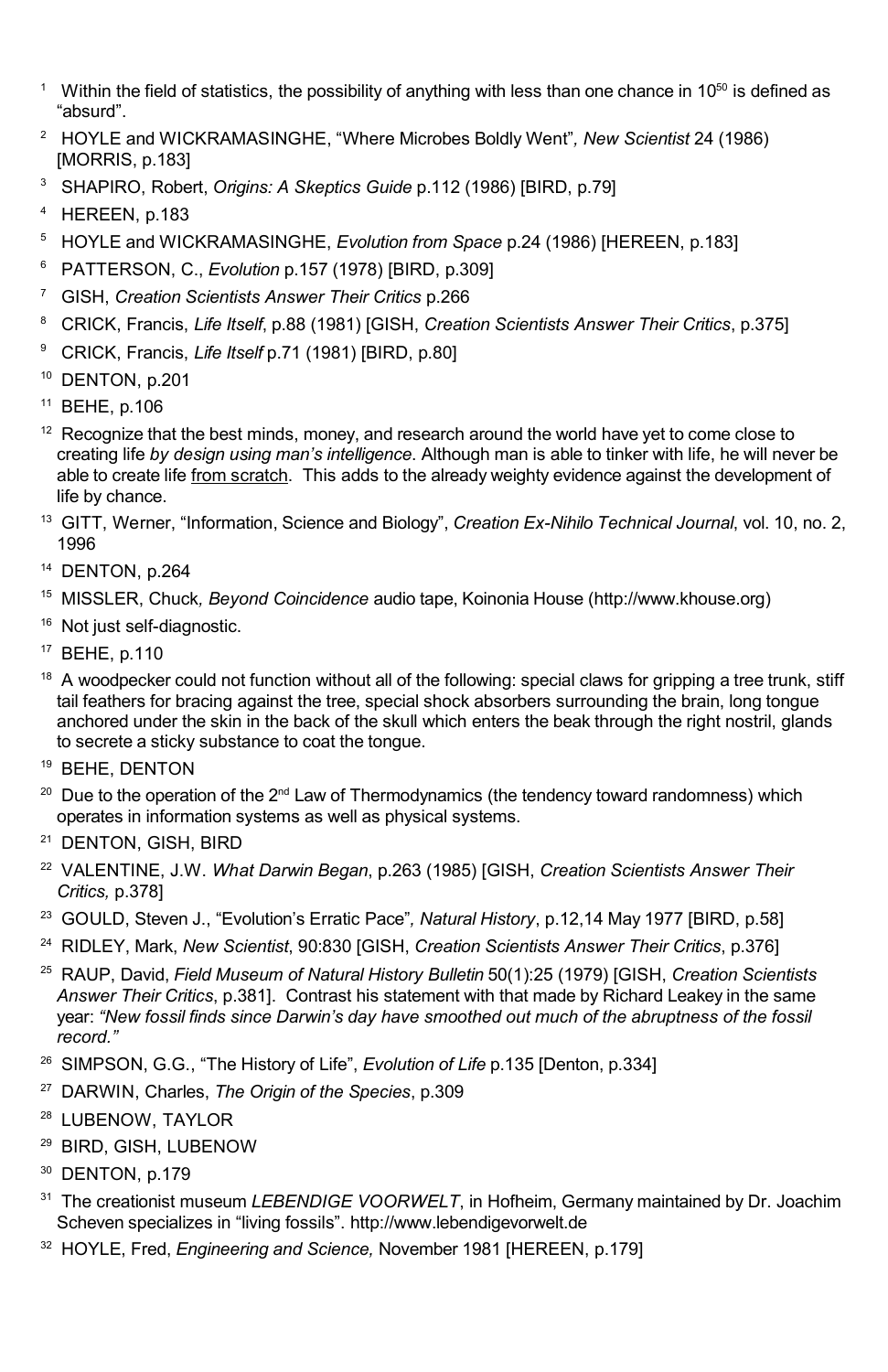- 33 The anthropic principle was used by Fred Hoyle to successfully predict this relationship—based solely on life's need for it—before it was experimentally determined.
- <sup>34</sup> HEREEN, ROSS
- A claim is generally made by skeptics at this point that this is a circular argument: life exists as it is precisely because of the physical environment we are in. If it had been different, then life would have evolved differently (e.g. silicon-based, etc.). I leave it to the reader to examine the previous comments regarding complex systems to determine whether a highly-tuned system occurs by chance.
- <sup>36</sup> Notice the use of the term *architecture* which implies purposeful design.
- DYSON, Freeman, *Disturbing the Universe*, p.250 (1979)
- <sup>38</sup> Real-world examples of "self-organization" are either isolated to minute localities of time or space or reflect underlying information already present in the system (e.g. snowflakes, crystals, plant growth).
- DAVIES, Paul*,* "Chance or choice: is the Universe an accident?", 80 *New Scientist* 506 (1978). [BIRD, p.402]
- Kings, priests, prophets, soldiers, statesmen, shepherds, fishermen, tax collector, medical doctor, tent maker, farmer.
- GEISLER and HOWE
- ARCHER, *An Encyclopedia of Bible Difficulties*
- ARCHER, *A Survey of Old Testament Introduction*, p.28
- ARCHER, *A Survey of Old Testament Introduction*, p.27
- MCDOWELL, p.42
- Copies or other writings quoting their content.
- BROMILEY, 4:815
- ARCHER, *A Survey of Old Testament Introduction* p.27
- Varied Old Testament texts from the Dead Sea Scrolls.
- The *Septuagint*, a Greek translation of the entire Old Testament written in Alexandria.
- Acts 7:22
- Deuteronomy 23:13
- ARCHER, *A Survey of Old Testament Introduction*, p.188
- FREE and VOSS
- RAMSAY, Sir William, *The Bearing of Recent Discovery on the Trustworthiness of the New Testament*, p.222 [MCDOWELL, p.71]
- Genesis 9:20; Numbers 20:12; 2 Samuel 11:4;, Luke 22:60
- Isaiah 46:9-10
- Dates are approximate.
- Some point out that the Hebrew word used for *virgin* in this passage can also mean *young maid*. But, would this qualify as a sign? Also, the Septuagint—the Greek version of the old testament written in the third century before Christ's birth—translates the term into Greek as *parthenos*, which specifically means *virgin*.
- *The Coming Prince* by Sir Robert Anderson offers an in-depth analysis of this prophecy.
- Deuteronomy 28:64, 29:28, 30:1; Amos 9:9; Ezekiel 36:19
- HUNT, Dave, *A Woman Rides the Beast* (1994)
- Isaiah 66:8
- Isaiah 62:6, Matthew 24:15, 2 Thessalonians 2:4, Revelation 11:1
- Deuteronomy 30:3, Jeremiah 16:13-16, 23:3-8, 32:37-41; Ezekiel 20:33-38, 22:17-22, 36:22-29; Zephaniah 2:1-2; Zechariah 10:8-10
- Genesis 13:15, 15:18, 35:12, Exodus 23:31, Numbers 34:2, Deuteronomy 1:7, 11:24; Psalm 105:8-11
- HUNT, *Jerusalem: A Cup of Trembling*